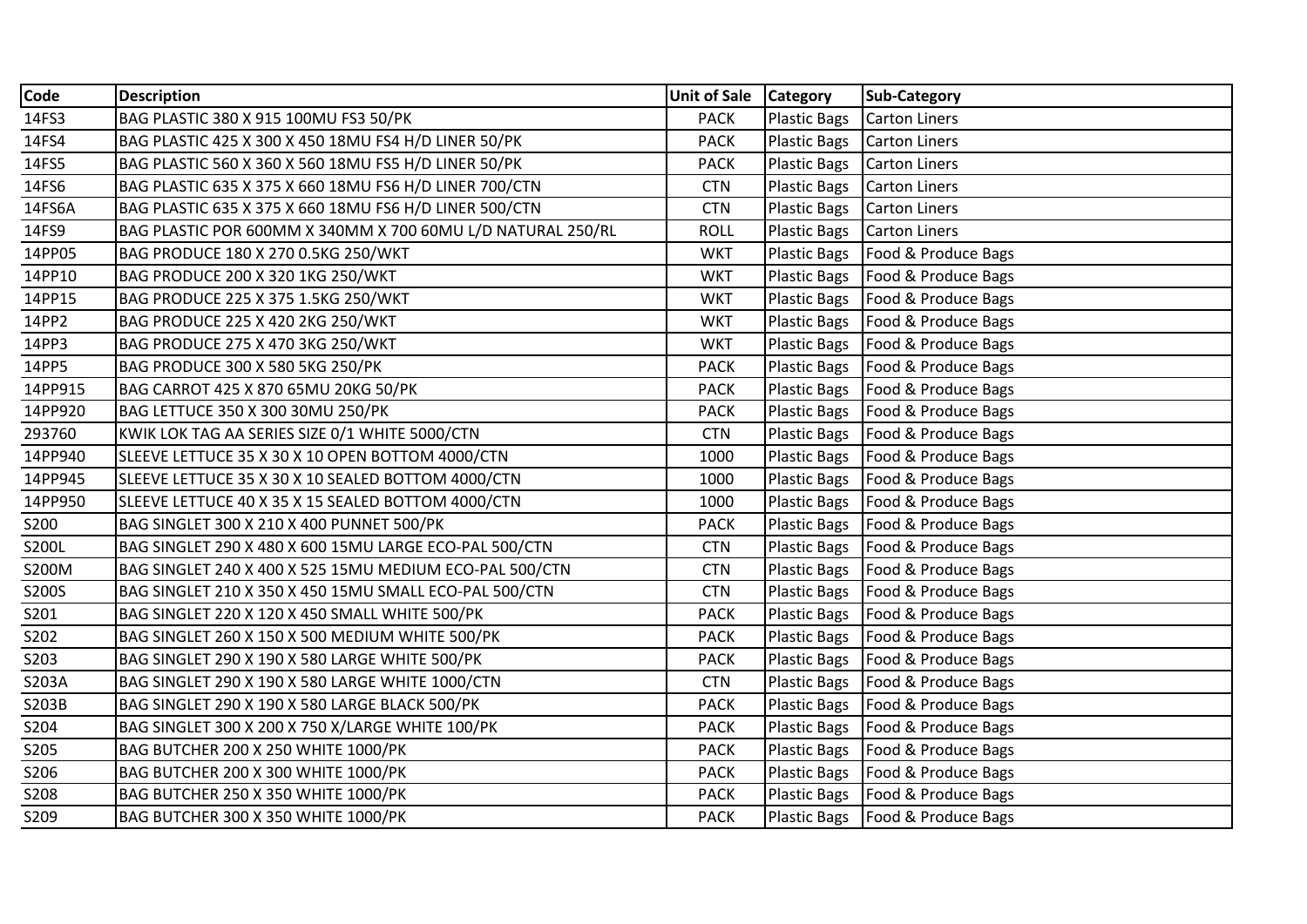| Code        | <b>Description</b>                                         | <b>Unit of Sale</b> | <b>Category</b>     | Sub-Category                              |
|-------------|------------------------------------------------------------|---------------------|---------------------|-------------------------------------------|
| S210        | BAG BUTCHER 300 X 450 WHITE 2000/CTN                       | 1000                | <b>Plastic Bags</b> | Food & Produce Bags                       |
| S212        | BAG BUTCHER 450 X 600 WHITE 1000/PK                        | <b>PACK</b>         | <b>Plastic Bags</b> | Food & Produce Bags                       |
| S216        | BAG PRODUCE ROLL 260 X 360 RED 1500/RL                     | <b>ROLL</b>         | <b>Plastic Bags</b> | Food & Produce Bags                       |
| S217        | BAG PRODUCE ROLL 250 X 130 X 475 BLUE 500/RL               | <b>ROLL</b>         | <b>Plastic Bags</b> | Food & Produce Bags                       |
| <b>S218</b> | BAG PRODUCE ROLL 200 X 100 X 450 ORANGE 1000/RL            | <b>ROLL</b>         | <b>Plastic Bags</b> | Food & Produce Bags                       |
| S220        | BAG PRODUCE ROLL 375MM X 495MM QUIK STAR LARGE POR 1000/RL | <b>ROLL</b>         | <b>Plastic Bags</b> | Food & Produce Bags                       |
| 7MK         | BAG MATTRESS KING 1950 X 2420 70MU POR 50/RL               | <b>ROLL</b>         | <b>Plastic Bags</b> | Mattress Bags                             |
| 7MKS        | BAG MATTRESS SINGLE KING 1450 X 2400 70MU POR 50/RL        | <b>ROLL</b>         | <b>Plastic Bags</b> | Mattress Bags                             |
| 7MQ         | BAG MATTRESS QUEEN 1800 X 2400 70MU POR 50/RL              | <b>ROLL</b>         | <b>Plastic Bags</b> | Mattress Bags                             |
| 7MS         | BAG MATTRESS SINGLE 1200 X 2400 70MU POR 50/RL             | <b>ROLL</b>         | <b>Plastic Bags</b> | Mattress Bags                             |
| 18CB0       | CELLO BAG NO 1 60 X 115 100/PK                             | <b>PACK</b>         | <b>Plastic Bags</b> | Polypropylene & Cello Bags                |
| 18CB1       | CELLO BAG PIE 145 X 185 100/PK                             | <b>PACK</b>         | Plastic Bags        | Polypropylene & Cello Bags                |
| 18CB10      | CELLO BAG NO 10 230 X 355 100/PK                           | <b>PACK</b>         | <b>Plastic Bags</b> | Polypropylene & Cello Bags                |
| 18CB2       | CELLO BAG NO 2 110 X 135 100/PK                            | <b>PACK</b>         | <b>Plastic Bags</b> | Polypropylene & Cello Bags                |
| 18CB3       | CELLO BAG NO 3 125 X 185 100/PK                            | <b>PACK</b>         | <b>Plastic Bags</b> | Polypropylene & Cello Bags                |
| 18CB4       | CELLO BAG NO 4 75 X 35 X 195 100/PK                        | <b>PACK</b>         | <b>Plastic Bags</b> | Polypropylene & Cello Bags                |
| 18CB5       | CELLO BAG NO 5 100 X 50 X 215 100/PK                       | <b>PACK</b>         | <b>Plastic Bags</b> | Polypropylene & Cello Bags                |
| 18CB6       | CELLO BAG NO 6 110 X 55 X 265 100/PK                       | <b>PACK</b>         | <b>Plastic Bags</b> | Polypropylene & Cello Bags                |
| 18CB7       | CELLO BAG NO 7 125 X 55 X 305 100/PK                       | <b>PACK</b>         | <b>Plastic Bags</b> | Polypropylene & Cello Bags                |
| 18CB8       | CELLO BAG NO 8 180 X 285 100/PK                            | <b>PACK</b>         | <b>Plastic Bags</b> | Polypropylene & Cello Bags                |
| 18CB9       | CELLO BAG NO 9 230 X 305 100/PK                            | <b>PACK</b>         | <b>Plastic Bags</b> | Polypropylene & Cello Bags                |
| 18P095      | POLYPROP BAG 83 X 170 200/PK                               | <b>PACK</b>         | <b>Plastic Bags</b> | Polypropylene & Cello Bags                |
| 18P100      | POLYPROP BAG 110 X 150 200/PK                              | <b>PACK</b>         | <b>Plastic Bags</b> | Polypropylene & Cello Bags                |
| 18P105      | POLYPROP BAG 130 X 200 200/PK                              | <b>PACK</b>         | <b>Plastic Bags</b> | Polypropylene & Cello Bags                |
| 18P110      | POLYPROP BAG 150 X 250 200/PK                              | <b>PACK</b>         | <b>Plastic Bags</b> | Polypropylene & Cello Bags                |
| 18P112      | POLYPROP BAG 118 X 165 +40 FLAP/TAPE 200/PK                | <b>PACK</b>         | <b>Plastic Bags</b> | Polypropylene & Cello Bags                |
| 18P114      | POLYPROP BAG 130 X 195 +40 FLAP/TAPE 200/PK                | <b>PACK</b>         | <b>Plastic Bags</b> | Polypropylene & Cello Bags                |
| 18P115      | POLYPROP BAG 200 X 300 200/PK                              | <b>PACK</b>         | <b>Plastic Bags</b> | Polypropylene & Cello Bags                |
| 18P120      | POLYPROP BAG 250 X 300 200/PK                              | <b>PACK</b>         | <b>Plastic Bags</b> | Polypropylene & Cello Bags                |
| 18P130      | POLYPROP BAG 300 X 400 200/PK                              | <b>PACK</b>         | <b>Plastic Bags</b> | Polypropylene & Cello Bags                |
| 18P135      | POLYPROP BAG 300 X 450 200/PK                              | <b>PACK</b>         | Plastic Bags        | Polypropylene & Cello Bags                |
| 18P140      | POLYPROP BAG 450 X 600 35MU 100/PK                         | <b>PACK</b>         |                     | Plastic Bags   Polypropylene & Cello Bags |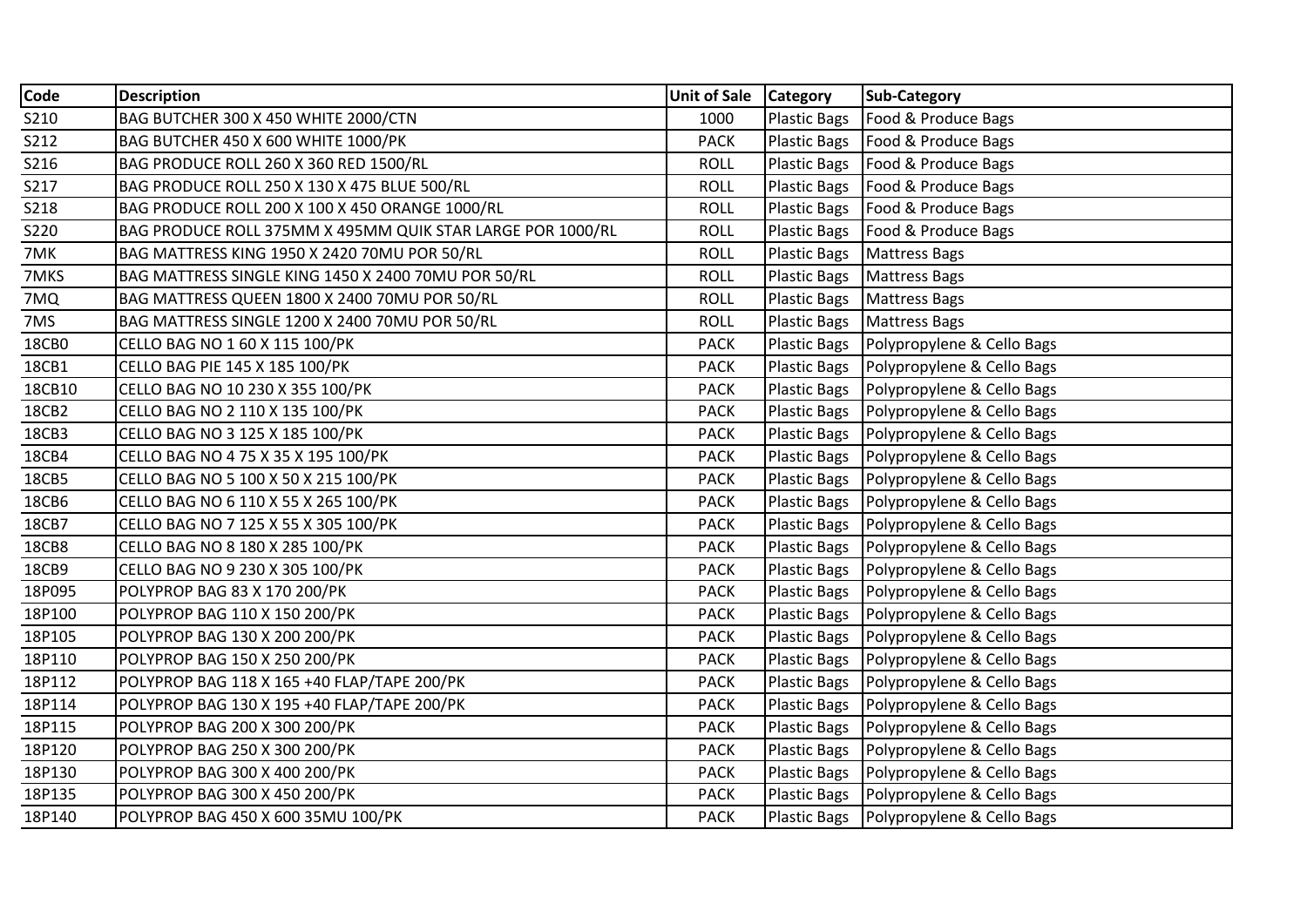| Code     | <b>Description</b>                                        | Unit of Sale   Category |                     | <b>Sub-Category</b>        |
|----------|-----------------------------------------------------------|-------------------------|---------------------|----------------------------|
| 18P145   | POLYPROP BAG 350 X 450 200/PK                             | <b>PACK</b>             | <b>Plastic Bags</b> | Polypropylene & Cello Bags |
| 18P180   | POLYPROP BAG BOTTLE SCALLOP TOP 180 X 440 X 60 GUS 100/PK | <b>PACK</b>             | <b>Plastic Bags</b> | Polypropylene & Cello Bags |
| 18P200   | PERFORATED PIE BAG 145MM X 185MM 20MU 100/PK              | <b>PACK</b>             | <b>Plastic Bags</b> | Polypropylene & Cello Bags |
| 18CC40   | CELLO CLEAR SHEET 450MM X 450MM 30MU 100/PK               | <b>PACK</b>             | <b>Plastic Bags</b> | Polypropylene & Cello Bags |
| 18CC50   | CELLO CLEAR SHEET 50MM X 60MM 30MU 100/PK                 | <b>PACK</b>             | <b>Plastic Bags</b> | Polypropylene & Cello Bags |
| 14150250 | BAG PLASTIC 150 X 250 26MU 250/PK                         | <b>PACK</b>             | <b>Plastic Bags</b> | Polythene Bags             |
| 14150300 | BAG PLASTIC 150 X 300 30MU 250/PK                         | <b>PACK</b>             | <b>Plastic Bags</b> | Polythene Bags             |
| 14175470 | BAG PLASTIC 175 X 100 X 470 30MU 250/WKT                  | <b>WKT</b>              | <b>Plastic Bags</b> | Polythene Bags             |
| 14200250 | BAG PLASTIC 200 X 250 30MU 250/PK                         | <b>PACK</b>             | <b>Plastic Bags</b> | Polythene Bags             |
| 14200300 | BAG PLASTIC 200 X 300 30MU 250/PK                         | <b>PACK</b>             | <b>Plastic Bags</b> | Polythene Bags             |
| 14225350 | BAG PLASTIC 225 X 350 30MU 250/PK                         | <b>PACK</b>             | <b>Plastic Bags</b> | Polythene Bags             |
| 14250300 | BAG PLASTIC 250 X 300 30MU 250/PK                         | <b>PACK</b>             | Plastic Bags        | Polythene Bags             |
| 14250375 | BAG PLASTIC 250 X 375 30MU 250/PK                         | <b>PACK</b>             | <b>Plastic Bags</b> | Polythene Bags             |
| 14250400 | BAG PLASTIC 250 X 400 30MU 250/PK                         | <b>PACK</b>             | <b>Plastic Bags</b> | Polythene Bags             |
| 14300400 | BAG PLASTIC 300 X 400 30MU 250/PK                         | <b>PACK</b>             | <b>Plastic Bags</b> | Polythene Bags             |
| 14300450 | BAG PLASTIC 300 X 450 30MU 250/PK                         | <b>PACK</b>             | <b>Plastic Bags</b> | Polythene Bags             |
| 14300500 | BAG PLASTIC 300 X 500 30MU 250/PK                         | <b>PACK</b>             | <b>Plastic Bags</b> | Polythene Bags             |
| 14300600 | BAG PLASTIC 300 X 600 70MU 50/PK                          | <b>PACK</b>             | Plastic Bags        | Polythene Bags             |
| 14300800 | BAG PLASTIC 300 X 800 + 45 35MU 1000/CTN                  | 1000                    | <b>Plastic Bags</b> | Polythene Bags             |
| 14300900 | BAG WOOD 300 X 200 X 900 100MU NATURAL 25/PK              | <b>PACK</b>             | Plastic Bags        | Polythene Bags             |
| 14375500 | BAG PLASTIC 375 X 500 125MU 100/PK                        | <b>PACK</b>             | <b>Plastic Bags</b> | Polythene Bags             |
| 14375600 | BAG PLASTIC 375 X 600 50MU 100/PK                         | <b>PACK</b>             | <b>Plastic Bags</b> | Polythene Bags             |
| 14375700 | BAG PLASTIC 375 X 700 125MU WHITE 50/PK                   | <b>PACK</b>             | <b>Plastic Bags</b> | Polythene Bags             |
| 14395800 | BAG PLASTIC 395 X 800 50MU 100/PK                         | <b>PACK</b>             | <b>Plastic Bags</b> | Polythene Bags             |
| 14400850 | BAG COAL 400 X 850 150MU YELLOW 25/PK                     | <b>PACK</b>             | <b>Plastic Bags</b> | Polythene Bags             |
| 14450600 | BAG PLASTIC 450 X 600 30MU 100/PK                         | <b>PACK</b>             | <b>Plastic Bags</b> | Polythene Bags             |
| 14450750 | BAG PLASTIC 450 X 750 125MU 25/PK                         | <b>PACK</b>             | <b>Plastic Bags</b> | Polythene Bags             |
| 14450900 | BAG PLASTIC 450 X 900 70MU 50/PK                          | <b>PACK</b>             | <b>Plastic Bags</b> | Polythene Bags             |
| 14500750 | BAG PLASTIC 500 X 750 30MU 100/PK                         | <b>PACK</b>             | <b>Plastic Bags</b> | Polythene Bags             |
| 14500865 | BAG PLASTIC 500 X 865 125MU WHITE 25/PK                   | <b>PACK</b>             | <b>Plastic Bags</b> | Polythene Bags             |
| 14600700 | BAG PLASTIC 600 X 340 X 700 55MU POR BB BLUE 250/ROLL     | <b>ROLL</b>             | <b>Plastic Bags</b> | Polythene Bags             |
| 14600900 | BAG PLASTIC 600 X 900 30MU 100/PK                         | <b>PACK</b>             | Plastic Bags        | <b>Polythene Bags</b>      |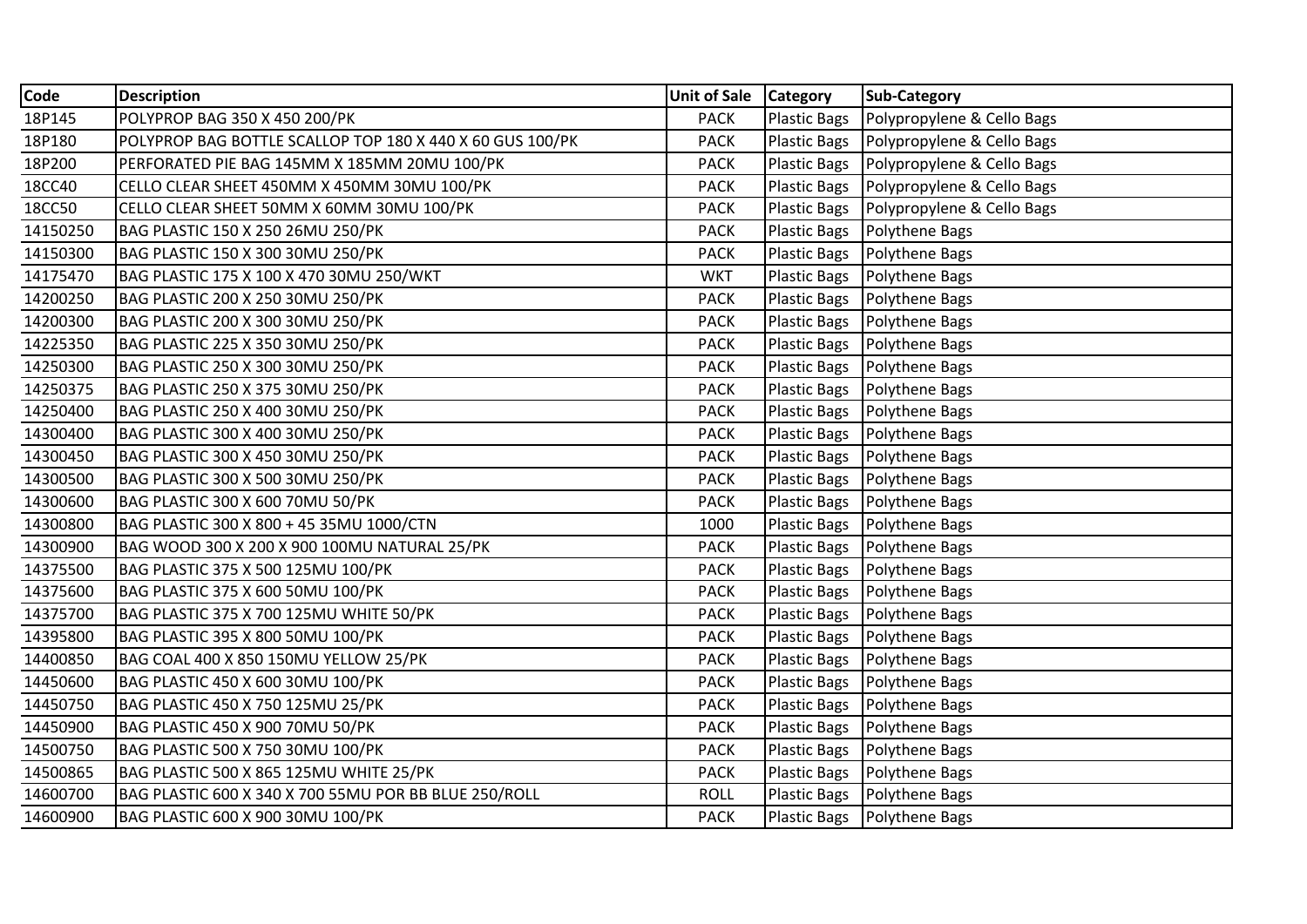| Code          | <b>Description</b>                                     | Unit of Sale   Category |                     | <b>Sub-Category</b>                |
|---------------|--------------------------------------------------------|-------------------------|---------------------|------------------------------------|
| 14860280      | BAG PLASTIC 860 X 280 X 1660 25MU POR NATURAL 100/ROLL | <b>ROLL</b>             | Plastic Bags        | Polythene Bags                     |
| 142503753     | BAG PLASTIC 250 X 375 125MU 50/PK                      | <b>PACK</b>             | <b>Plastic Bags</b> | Polythene Bags                     |
| 143004501     | BAG PLASTIC 300 X 450 50MU 250/PK                      | <b>PACK</b>             | <b>Plastic Bags</b> | Polythene Bags                     |
| 143004502     | BAG PLASTIC 300 X 450 70MU 100/PK                      | <b>PACK</b>             | <b>Plastic Bags</b> | Polythene Bags                     |
| 143004503     | BAG PLASTIC 300 X 450 125MU 50/PK                      | <b>PACK</b>             | <b>Plastic Bags</b> | Polythene Bags                     |
| 143755001     | BAG PLASTIC 375 X 500 60MU 100/PK                      | <b>PACK</b>             | Plastic Bags        | Polythene Bags                     |
| 143755002     | BAG PLASTIC 375 X 500 30MU 250/PK                      | <b>PACK</b>             | <b>Plastic Bags</b> | Polythene Bags                     |
| 144301100     | BAG CABBAGE 430 X 140 X 1100 70MU 25/PK                | <b>PACK</b>             | <b>Plastic Bags</b> | Polythene Bags                     |
| 144506001     | BAG PLASTIC 450 X 600 70MU 100/PK                      | <b>PACK</b>             | <b>Plastic Bags</b> | Polythene Bags                     |
| 144506003     | BAG PLASTIC 450 X 600 125MU 25/PK                      | <b>PACK</b>             | <b>Plastic Bags</b> | Polythene Bags                     |
| 144507501     | BAG PLASTIC 450MM X 750MM 30MU 100/PK                  | <b>PACK</b>             | <b>Plastic Bags</b> | Polythene Bags                     |
| 145001100     | BAG PUMPKIN 500 X 1100 100MU 50/PK                     | <b>PACK</b>             | <b>Plastic Bags</b> | Polythene Bags                     |
| 145007501     | BAG PLASTIC 500 X 750 50MU 50/PK                       | <b>PACK</b>             | <b>Plastic Bags</b> | Polythene Bags                     |
| 145007502     | BAG PLASTIC 500 X 750 70MU 100/PK                      | <b>PACK</b>             | <b>Plastic Bags</b> | Polythene Bags                     |
| 146001200     | BAG PLASTIC 600 X 1200 70MU 50/PK                      | <b>PACK</b>             | Plastic Bags        | Polythene Bags                     |
| 146009003     | BAG PLASTIC 600 X 900 60MU 50/PK                       | <b>PACK</b>             | Plastic Bags        | Polythene Bags                     |
| 146009005     | BAG PLASTIC 600 X 900 125MU 25/PK                      | <b>PACK</b>             | Plastic Bags        | Polythene Bags                     |
| 147501000     | BAG PLASTIC 750 X 1000 30MU 100/PK                     | <b>PACK</b>             | <b>Plastic Bags</b> | Polythene Bags                     |
| 149501680     | BAG PLASTIC 950 X 1680 200MU 30/CTN                    | <b>CTN</b>              | Plastic Bags        | Polythene Bags                     |
| 14250500B     | BAG PLASTIC 250 X 500 WICKET BLUE 4000/CTN             | 1000                    | <b>Plastic Bags</b> | Polythene Bags                     |
| 14375500W     | BAG PLASTIC 375 X 500 125MU WHITE 25/PK                | <b>PACK</b>             | <b>Plastic Bags</b> | Polythene Bags                     |
| 14FS02        | BAG PLASTIC 250 X 350 +50 25MU FS2 500/WKT             | <b>WKT</b>              | <b>Plastic Bags</b> | Polythene Bags                     |
| 14FS10        | BAG PLASTIC 550 X 1100 70MU FS10 AIR/FGT BAG 25/PK     | <b>PACK</b>             | <b>Plastic Bags</b> | Polythene Bags                     |
| 14FS10L       | BAG PLASTIC 355 X 270 X 1100 70MU FS10L AIR/FGT 25/PK  | <b>PACK</b>             | <b>Plastic Bags</b> | Polythene Bags                     |
| 14FS504       | BAG PLASTIC 300 X 450 POR OPAQUE 500/ROLL              | <b>ROLL</b>             | <b>Plastic Bags</b> | Polythene Bags                     |
| 14PI          | BAG PARTY ICE 250 X 500 X 70MU BLUE 50/PK              | <b>PACK</b>             | <b>Plastic Bags</b> | Polythene Bags                     |
| <b>VP198</b>  | POUCH VACUUM 200 X 250 60MU 100/PK                     | <b>PACK</b>             | <b>Plastic Bags</b> | Re-sealable, Courier & Vacuum Bags |
| VP4102        | POUCH VACUUM 100 X 280 80MU 100/PK                     | <b>PACK</b>             | <b>Plastic Bags</b> | Re-sealable, Courier & Vacuum Bags |
| VP4172        | POUCH VACUUM 170 X 200 60MU 100/PK                     | <b>PACK</b>             | <b>Plastic Bags</b> | Re-sealable, Courier & Vacuum Bags |
| <b>VP4230</b> | POUCH VACUUM 240 X 300 60MU 100/PK                     | <b>PACK</b>             | Plastic Bags        | Re-sealable, Courier & Vacuum Bags |
| <b>VP4298</b> | POUCH VACUUM 300 X 400 60MU 100/PK                     | <b>PACK</b>             | <b>Plastic Bags</b> | Re-sealable, Courier & Vacuum Bags |
| <b>VP4320</b> | POUCH VACUUM 400 X 400 60MU 100/PK                     | <b>PACK</b>             | Plastic Bags        | Re-sealable, Courier & Vacuum Bags |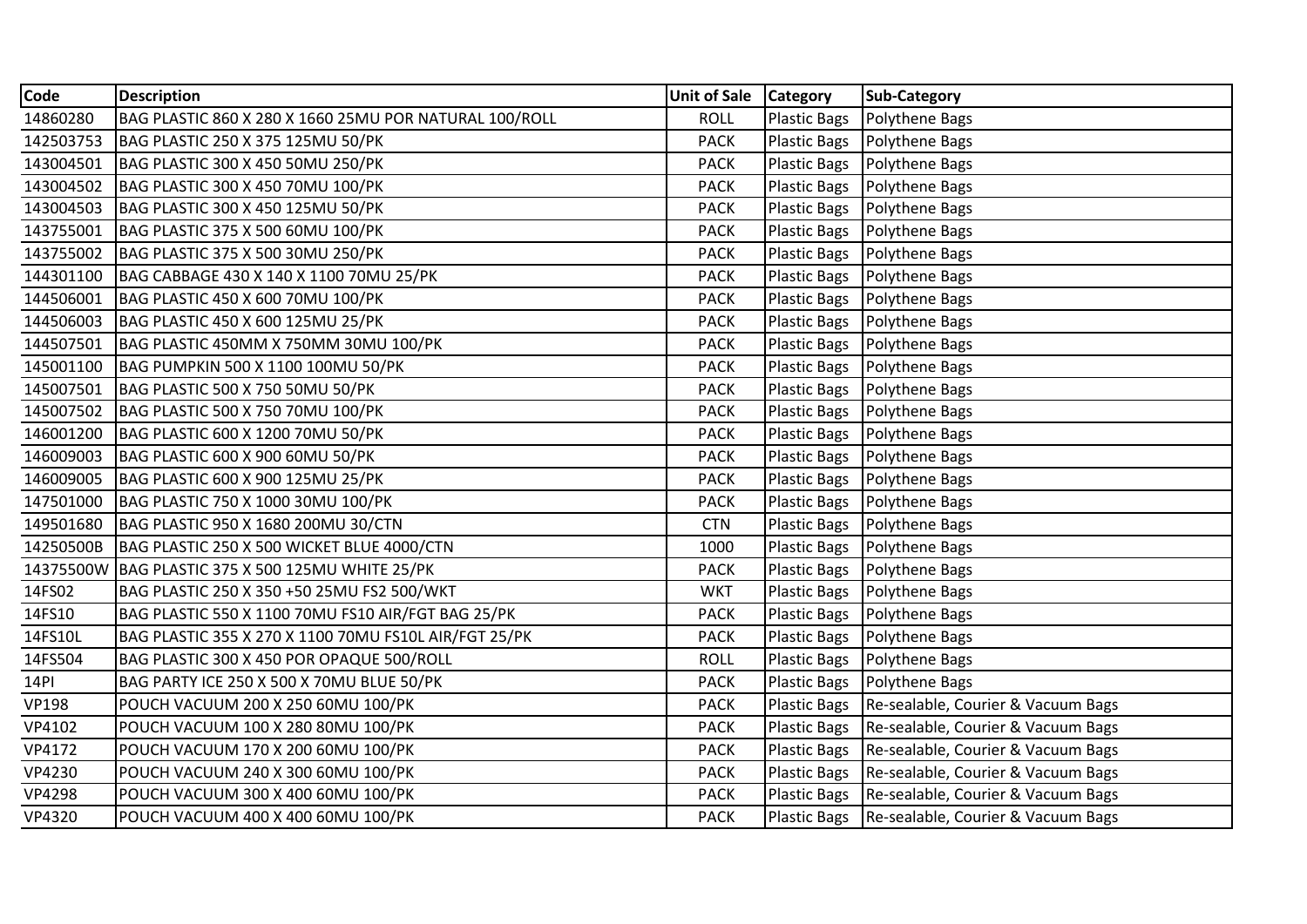| Code          | <b>Description</b>                                            | Unit of Sale   Category |                     | <b>Sub-Category</b>                |
|---------------|---------------------------------------------------------------|-------------------------|---------------------|------------------------------------|
| VP4330        | POUCH VACUUM 400 X 500 60MU 100/PK                            | <b>PACK</b>             | Plastic Bags        | Re-sealable, Courier & Vacuum Bags |
| 11000         | BAG MINIGRIP 50 X 60 100/PK                                   | <b>PACK</b>             | <b>Plastic Bags</b> | Re-sealable, Courier & Vacuum Bags |
| 11001         | BAG MINIGRIP 62 X 75 100/PK                                   | <b>PACK</b>             | <b>Plastic Bags</b> | Re-sealable, Courier & Vacuum Bags |
| 11002         | <b>BAG MINIGRIP 75 X 100 100/PK</b>                           | <b>PACK</b>             | <b>Plastic Bags</b> | Re-sealable, Courier & Vacuum Bags |
| 11003         | <b>BAG MINIGRIP 75 X 130 100/PK</b>                           | <b>PACK</b>             | <b>Plastic Bags</b> | Re-sealable, Courier & Vacuum Bags |
| 11004         | <b>BAG MINIGRIP 100 X 130 100/PK</b>                          | <b>PACK</b>             | <b>Plastic Bags</b> | Re-sealable, Courier & Vacuum Bags |
| 11005         | <b>BAG MINIGRIP 100 X 155 100/PK</b>                          | <b>PACK</b>             | <b>Plastic Bags</b> | Re-sealable, Courier & Vacuum Bags |
| 11006         | <b>BAG MINIGRIP 130 X 155 100/PK</b>                          | <b>PACK</b>             | Plastic Bags        | Re-sealable, Courier & Vacuum Bags |
| 11007         | BAG MINIGRIP 130 X 200 100/PK                                 | <b>PACK</b>             | <b>Plastic Bags</b> | Re-sealable, Courier & Vacuum Bags |
| 11008         | BAG MINIGRIP 155 X 180 100/PK                                 | <b>PACK</b>             | Plastic Bags        | Re-sealable, Courier & Vacuum Bags |
| 11009         | BAG MINIGRIP 155 X 230 100/PK                                 | <b>PACK</b>             | <b>Plastic Bags</b> | Re-sealable, Courier & Vacuum Bags |
| 11010         | <b>BAG MINIGRIP 180 X 255 100/PK</b>                          | <b>PACK</b>             | <b>Plastic Bags</b> | Re-sealable, Courier & Vacuum Bags |
| 11011         | BAG MINIGRIP 195 X 195 100/PK                                 | <b>PACK</b>             | <b>Plastic Bags</b> | Re-sealable, Courier & Vacuum Bags |
| 11012         | BAG MINIGRIP 200 X 255 100/PK                                 | <b>PACK</b>             | <b>Plastic Bags</b> | Re-sealable, Courier & Vacuum Bags |
| 11013         | BAG MINIGRIP 230 X 305 100/PK                                 | <b>PACK</b>             | <b>Plastic Bags</b> | Re-sealable, Courier & Vacuum Bags |
| 11014         | BAG MINIGRIP 255 X 305 100/PK                                 | <b>PACK</b>             | Plastic Bags        | Re-sealable, Courier & Vacuum Bags |
| 11015         | BAG MINIGRIP 255 X 355 100/PK                                 | <b>PACK</b>             | Plastic Bags        | Re-sealable, Courier & Vacuum Bags |
| 11016         | BAG MINIGRIP 305 X 380 100/PK                                 | <b>PACK</b>             | <b>Plastic Bags</b> | Re-sealable, Courier & Vacuum Bags |
| 11017         | BAG MINIGRIP 305 X 440 100/PK                                 | <b>PACK</b>             | <b>Plastic Bags</b> | Re-sealable, Courier & Vacuum Bags |
| 11018         | <b>BAG MINIGRIP 200 X 305 100/PK</b>                          | <b>PACK</b>             | <b>Plastic Bags</b> | Re-sealable, Courier & Vacuum Bags |
| 11200         | BAG MINIGRIP 230 X 305 70MU 50/PK                             | <b>PACK</b>             | Plastic Bags        | Re-sealable, Courier & Vacuum Bags |
| 11301         | BAG MINIGRIP 130 X 155 3 PANEL WRITEABLE 9,000/CTN            | 1000                    | <b>Plastic Bags</b> | Re-sealable, Courier & Vacuum Bags |
| 11006A        | BAG MINIGRIP 130 X 155 70MU 50/PK                             | <b>PACK</b>             | <b>Plastic Bags</b> | Re-sealable, Courier & Vacuum Bags |
| 11009A        | BAG MINIGRIP 155 X 230 70MU 50/PK                             | <b>PACK</b>             | <b>Plastic Bags</b> | Re-sealable, Courier & Vacuum Bags |
| VP1960        | POUCH PLAIN METALISED 390MM X 590MM 84MU 400/CTN              | <b>CTN</b>              | <b>Plastic Bags</b> | Re-sealable, Courier & Vacuum Bags |
| VP1999        | POUCH PLASTOGOLD 150 X 225 70MU HANG HOLE 100/PK              | <b>PACK</b>             | <b>Plastic Bags</b> | Re-sealable, Courier & Vacuum Bags |
| VP2060        | POUCH STANDUP 120 X 190 X 35 300ML SILVER/CLEAR 50/PK         | <b>PACK</b>             | <b>Plastic Bags</b> | Re-sealable, Courier & Vacuum Bags |
| <b>VP2080</b> | POUCH STANDUP 160 X 290 X 16 1000ML CLEAR WITH SPOUT 450/CTN  | <b>CTN</b>              | Plastic Bags        | Re-sealable, Courier & Vacuum Bags |
| VP2086        | POUCH STANDUP 160 X 290 X 45 1000ML CLEAR 50/PK               | <b>PACK</b>             | <b>Plastic Bags</b> | Re-sealable, Courier & Vacuum Bags |
| <b>VP2565</b> | POUCH STANDUP 100 X 200 + 60 250ML 105MU ZIPLOCK CLEAR 100/PK | <b>PACK</b>             | Plastic Bags        | Re-sealable, Courier & Vacuum Bags |
| VP2570        | POUCH STANDUP 140 X 210 X 40 500ML ZIPLOCK CLEAR 50/PK        | <b>PACK</b>             | Plastic Bags        | Re-sealable, Courier & Vacuum Bags |
| VP2576        | POUCH STANDUP 150 X 245 X 45 750ML ZIPLOCK SLVR/CLEAR 50/PK   | <b>PACK</b>             | <b>Plastic Bags</b> | Re-sealable, Courier & Vacuum Bags |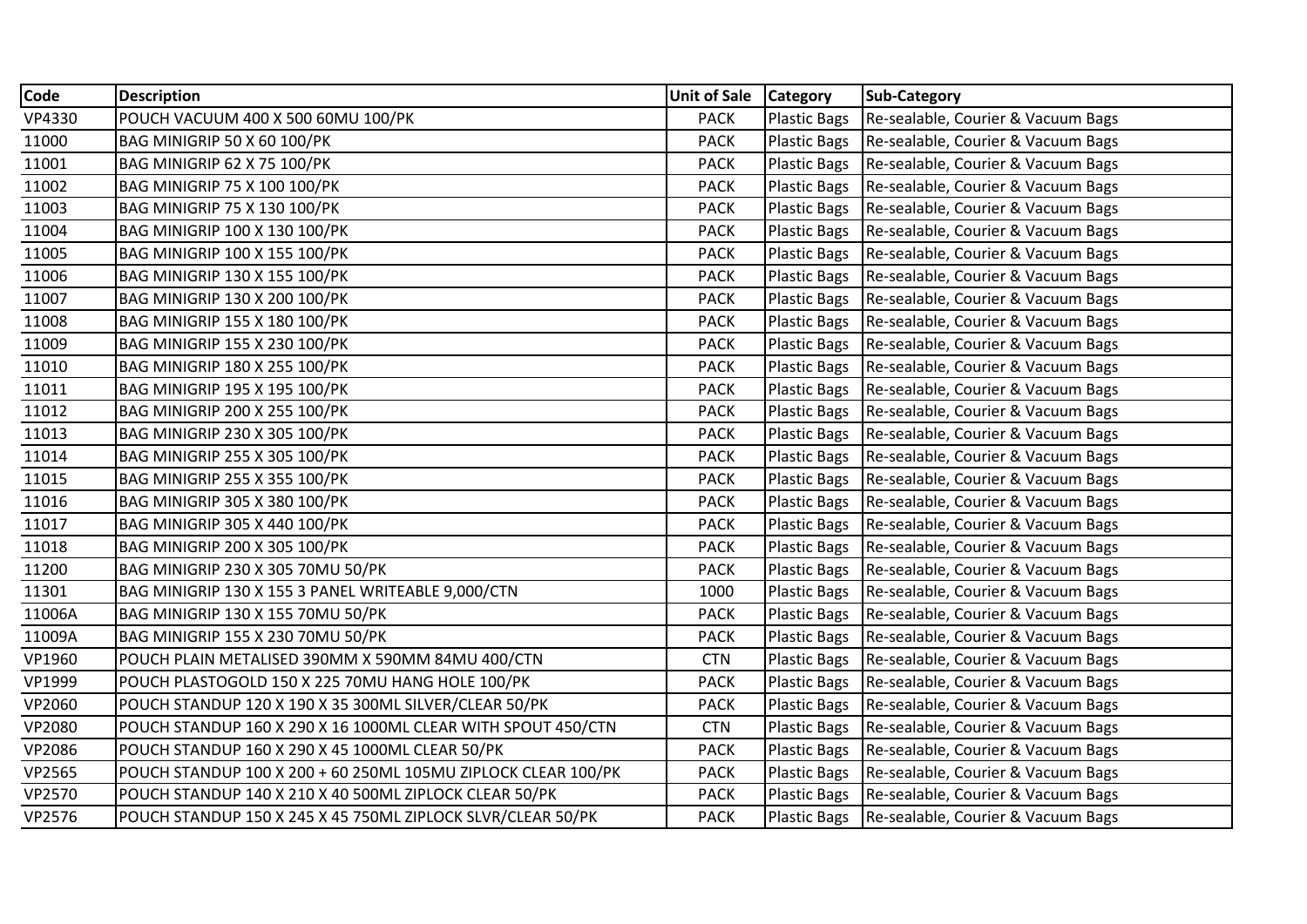| Code          | <b>Description</b>                                         | Unit of Sale   Category |                     | Sub-Category                                  |
|---------------|------------------------------------------------------------|-------------------------|---------------------|-----------------------------------------------|
| <b>VP2580</b> | POUCH STANDUP 160 X 270 X 48 1000ML ZIPLOCK CLEAR 50/PK    | <b>PACK</b>             | <b>Plastic Bags</b> | Re-sealable, Courier & Vacuum Bags            |
| VP4100        | POUCH VACUUM 100 X 285 62MU 100/PK                         | <b>PACK</b>             | Plastic Bags        | Re-sealable, Courier & Vacuum Bags            |
| VP4106        | POUCH VACUUM 100 X 400 115MU 100/PK                        | <b>PACK</b>             | <b>Plastic Bags</b> | Re-sealable, Courier & Vacuum Bags            |
| VP4140        | POUCH VACUUM 140 X 210 65MU HANG HOLE 100/PK               | <b>PACK</b>             | <b>Plastic Bags</b> | Re-sealable, Courier & Vacuum Bags            |
| VP4155        | POUCH VACUUM 155 X 200 80MU 100/PK                         | <b>PACK</b>             | <b>Plastic Bags</b> | Re-sealable, Courier & Vacuum Bags            |
| VP4170        | POUCH VACUUM 170 X 150 80MU 100/PK                         | <b>PACK</b>             | <b>Plastic Bags</b> | Re-sealable, Courier & Vacuum Bags            |
| VP4174        | POUCH VACUUM 170 X 300 70MU 100/PK                         | <b>PACK</b>             | <b>Plastic Bags</b> | Re-sealable, Courier & Vacuum Bags            |
| <b>VP4178</b> | POUCH VACUUM 175 X 200 500G 100/PK                         | <b>PACK</b>             | <b>Plastic Bags</b> | Re-sealable, Courier & Vacuum Bags            |
| VP4186        | POUCH VACUUM 175 X 250 70MU 1 LITRE 100/PK                 | <b>PACK</b>             | Plastic Bags        | Re-sealable, Courier & Vacuum Bags            |
| VP4189        | POUCH VACUUM 185 X 310 70MU 100/PK                         | <b>PACK</b>             | <b>Plastic Bags</b> | Re-sealable, Courier & Vacuum Bags            |
| <b>VP4200</b> | POUCH VACUUM 200 X 250 70MU 2 LITRE 100/PK                 | <b>PACK</b>             | <b>Plastic Bags</b> | Re-sealable, Courier & Vacuum Bags            |
| <b>VP4202</b> | POUCH VACUUM 200 X 300 70MU 100/PK                         | <b>PACK</b>             | <b>Plastic Bags</b> | Re-sealable, Courier & Vacuum Bags            |
| VP4205        | POUCH VACUUM 200 X 500 70MU 100/PK                         | <b>PACK</b>             | Plastic Bags        | Re-sealable, Courier & Vacuum Bags            |
| <b>VP4220</b> | POUCH VACUUM 220 X 350 70MU 100/PK                         | <b>PACK</b>             | <b>Plastic Bags</b> | Re-sealable, Courier & Vacuum Bags            |
| <b>VP4255</b> | POUCH VACUUM 250 X 350 ULTRA SEAL Z NON SHRINK             | 1000                    | <b>Plastic Bags</b> | Re-sealable, Courier & Vacuum Bags            |
| VP4300        | POUCH VACUUM 300 X 400 70MU 100/PK                         | <b>PACK</b>             | Plastic Bags        | Re-sealable, Courier & Vacuum Bags            |
| VP4390        | POUCH VACUUM 390 X 600 70MU 100/PK                         | <b>PACK</b>             | <b>Plastic Bags</b> | Re-sealable, Courier & Vacuum Bags            |
| VP4400        | POUCH VACUUM 400 X 800 70MU 250/CTN                        | <b>CTN</b>              | <b>Plastic Bags</b> | Re-sealable, Courier & Vacuum Bags            |
| VP4580        | POUCH VACUUM 580 X 600 70MU 100/PK                         | <b>PACK</b>             | Plastic Bags        | Re-sealable, Courier & Vacuum Bags            |
| 7632          | BIN LINER POR 1350 X 1150 X 2160 50MU 50/ROLL              | <b>ROLL</b>             | <b>Plastic Bags</b> | Rubbish Bags, Bin Liners & Wheelie Bin Liners |
| 7636          | BIN LINER POR 1600 X 1200 X 2160 125MU 20/ROLL             | <b>ROLL</b>             | Plastic Bags        | Rubbish Bags, Bin Liners & Wheelie Bin Liners |
| 14G305        | BAG RUBBISH 420 X 210 X 900 35MU BLACK T/TOP 50/PK         | <b>PACK</b>             | <b>Plastic Bags</b> | Rubbish Bags, Bin Liners & Wheelie Bin Liners |
| 14GB          | BAG RUBBISH 390 X 370 X 980 BLACK PAKLINK 72L 100/POR 1/BX | <b>BOX</b>              | <b>Plastic Bags</b> | Rubbish Bags, Bin Liners & Wheelie Bin Liners |
| 14GD          | BAG RUBBISH 940 X 1375 100MU 44/GAL DRUM WHITE 25/PK       | <b>PACK</b>             | <b>Plastic Bags</b> | Rubbish Bags, Bin Liners & Wheelie Bin Liners |
| 14GHB         | BAG RUBBISH 750 X 400 X 1500 40MU 240L BLACK 25/PK         | <b>PACK</b>             | <b>Plastic Bags</b> | Rubbish Bags, Bin Liners & Wheelie Bin Liners |
| 14GHW         | BAG RUBBISH 750 X 375 X 1500 40MU 240L WHITE 25/PK         | <b>PACK</b>             | <b>Plastic Bags</b> | Rubbish Bags, Bin Liners & Wheelie Bin Liners |
| 14GS230       | BAG RUBBISH 480 X 405 X 1330 35MU BLK 44/GAL 50/PK         | <b>PACK</b>             | <b>Plastic Bags</b> | Rubbish Bags, Bin Liners & Wheelie Bin Liners |
| 14GS259       | BAG RUBBISH 780 X 1200 70MU L/D BLACK 25/PK                | <b>PACK</b>             | Plastic Bags        | Rubbish Bags, Bin Liners & Wheelie Bin Liners |
| 14GS262       | BAG RUBBISH 920 X 630 60L BLACK 50/PK                      | <b>PACK</b>             | <b>Plastic Bags</b> | Rubbish Bags, Bin Liners & Wheelie Bin Liners |
| 14GS275       | BAG RUBBISH 950 X 1700 70MU 44/GAL DRUM NATURAL 25/PK      | <b>PACK</b>             | <b>Plastic Bags</b> | Rubbish Bags, Bin Liners & Wheelie Bin Liners |
| 14GU1460      | BAG RUBBISH 340 X 290 X 860 25MU WHITE T/TAPE 50/PK        | <b>PACK</b>             | <b>Plastic Bags</b> | Rubbish Bags, Bin Liners & Wheelie Bin Liners |
| 14GU8415      | BAG RUBBISH 340 X 290 X 860 25MU BLACK 50/PK               | <b>PACK</b>             | Plastic Bags        | Rubbish Bags, Bin Liners & Wheelie Bin Liners |